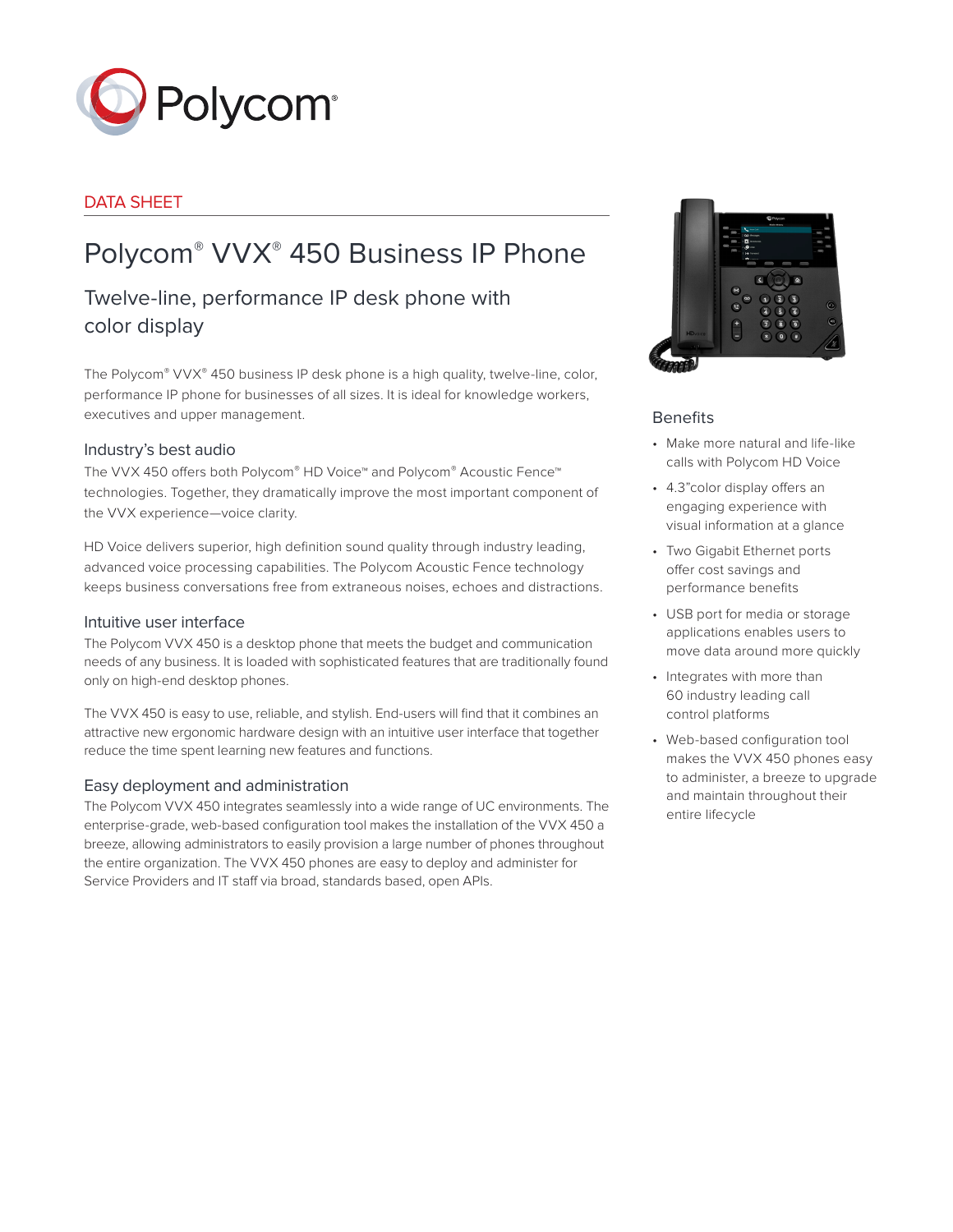# Product specifications User interface features

- 4.3" color LCD (480x272 pixel resolution)
- Voicemail support1
- WebKit-based browser
- Adjustable base height
- Unicode UTF-8 character support
- Two USB ports (2.0 compliant) for media and storage applications
- Multilingual user interface including Chinese, Danish, Dutch, English (Canada/ US/UK), French, German, Italian, Japanese, Korean, Norwegian, Polish, Portuguese, Russian, Slovenian, Spanish, and Swedish

#### Audio features

- Polycom® HD Voice™ technology delivers lifelike voice quality for each audio pathhandset, the hands-free speakerphone, and the optional headset
- Polycom® Acoustic Clarity™ technology providing full-duplex conversations, acoustic echo cancellation and background noise suppression
- TIA-920 Wideband Audio - Type 1 compliant (IEEE 1329 full duplex)
- Frequency response—150 Hz—7 kHz for handset, optional headset and handsfree speakerphone modes
- Codecs: G.711 (A-law and μ-law), G.729AB, G.722 (HD Voice), G.722.1 iLBC
- Individual volume settings with visual feedback for each audio path
- Voice activity detection
- Comfort noise generation
- DTMF tone generation (RFC 2833 and in-band)
- Low-delay audio packet transmission
- Adaptive jitter buffers
- Packet loss concealment
- OPUS support

#### Headset and handset compatibility

- Dedicated RJ-9 headset port
- Hearing aid compatibility to ITU-T P.370 and TIA 504A standards
- Compliant with ADA Section 508 Subpart B 1194.23 (all)
- Hearing aid compatible (HAC) handset for magnetic coupling to hearing aids
- Compatible with commercially-available TTY adapter equipment

#### Call handling features

- 12 lines (programmable line keys)
- Shared call/bridged line appearance
- Busy Lamp Field (BLF)
- Flexible line appearance (one or more line keys can be assigned for each line extension)
- Distinctive incoming call treatment/ call waiting
- Call timer and call waiting
- Call transfer, hold, divert (forward), pickup
- Called, calling, connected party information
- Local three-way audio conferencing
- One-touch speed dial, redial - Remote missed call notification
- Do not disturb function
- Electronic hook switch capable
- Local configurable digit map/dial plan

# Open application platform

- WebKit-enabled full browser that supports HTML5, CSS, SSL security,and JavaScript
- Supports Polycom Apps SDK and API for third- party business and personal applications
- Bundled with Polycom UC Software:
	- Corporate Directory Access using LDAP
- Visual Conference Management

# Network and provisioning

- SIP Protocol Support
- SDP
- IETF SIP (RFC 3261 and companion RFCs)
- Two-port gigabit Ethernet switch 10/100/1000Base-TX across LAN and PC ports
- Conforms to IEEE802.3-2005 (Clause 40) for Physical media attachment
- Conforms to IEEE802.3-2002 (Clause 28) for link partner auto-negotiation
- Manual or dynamic host configuration protocol (DHCP) network setup
- Time and date synchronization using **SNTP**
- FTP/TFTP/HTTP/HTTPS server-based central provisioning for mass deployments
- Provisioning and call server redundancy supported<sup>1</sup>
- QoS Support—IEEE 802.1p/Q tagging
- (VLAN), Layer 3 TOS, and DHCP
- VLAN—CDP, DHCP VLAN discovery, LLDP-MED for VLAN discovery
	- Network address translation support for static configuration and "keep-alive"
- SIP signaling
- RTCP and RTP support
- Event logging
- Syslog
- Hardware diagnostics
- Status and statistics reporting
- IPv4 and IPv6
- TCP
- UDP
- DNS-SRV

#### Security

- 802.1X Authentication and EAPOL Media encryption via SRTP
- Transport Layer Security (TLS)
- Encrypted configuration files
- Digest authentication
- Password login
- Support for URL syntax with password for boot server address
- HTTPS secure provisioning
- Support for signed software executables

#### Power

- Built-in auto sensing IEEE 802.3af Power over Ethernet (Class 0) 13W (Max)
- **External Universal AC/DC Adapter** (optional) 5VDC @ 3A (15W)
- ENERGY STAR® rated

## Approvals

- FCC Part 15 (CFR 47) Class B
- ICES-003 Class B
- EN55032 Class B
- CISPR32 Class B
- VCCI Class B
- EN55024
- EN61000-3-2; EN61000-3-3
- NZ Telepermit
- UAE TRA

• TAA Safety

• CE Mark

- Russia CU3
- Brazil ANATEL<sup>3</sup>

• South Africa ICASA<sup>3</sup> • Saudi Arabia CITC • China CCC<sup>3</sup> • RoHS Compliant

• UL 60950-1/62368-1

• EN 60950-1/62368-1 • IEC 60950-1/62368-1 • AS/NZS 60950-1

• CAN/CSA C22.2 No 60950-1/62368-1-1

• Australia RCM